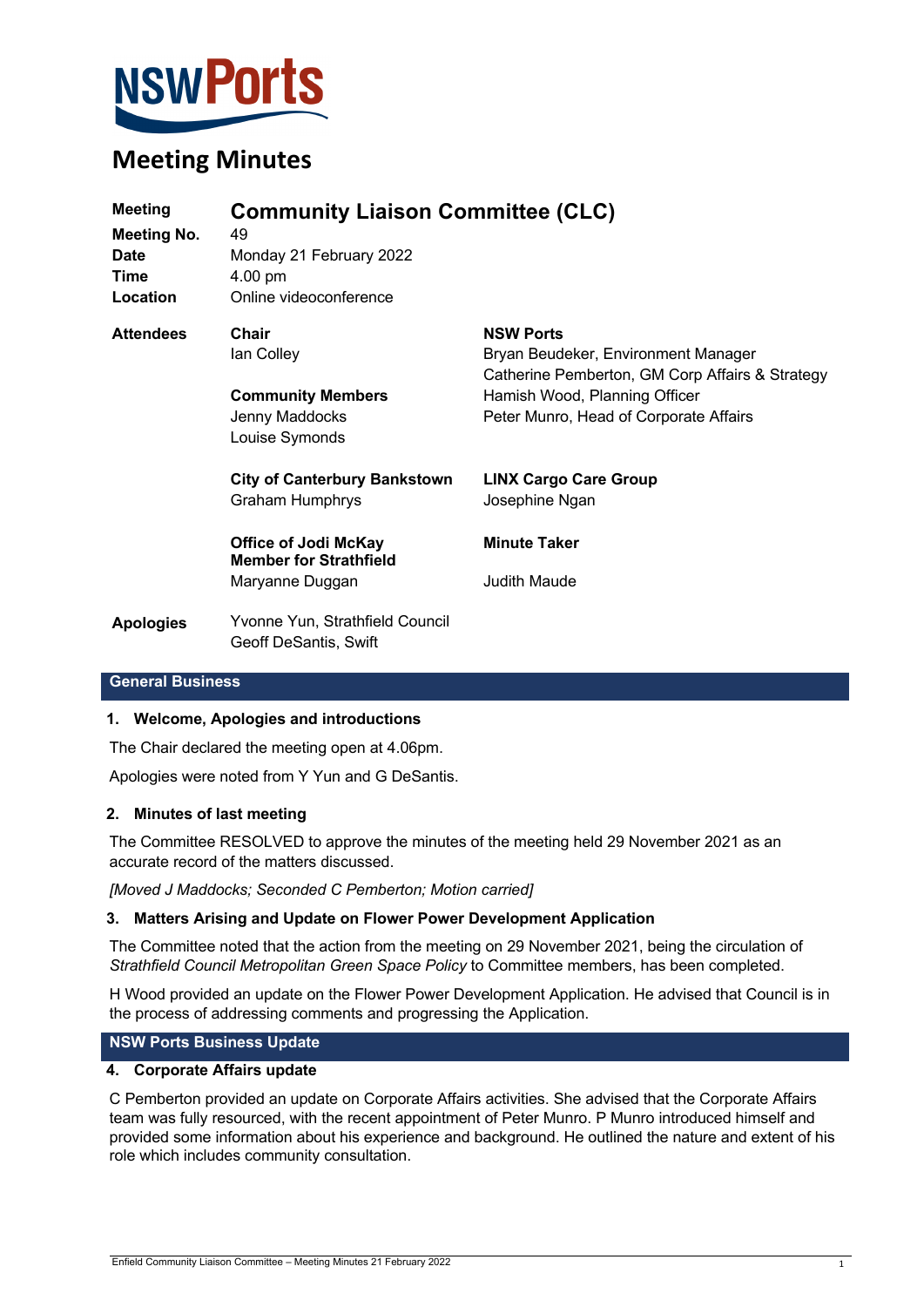

# **Meeting Minutes**

# **Enfield Development Project Update**

### **5. Construction program**

H Wood informed the Committee that there was no update on the construction program.

#### **Committee Member Updates**

#### **6. Tenant developments**

*Linx*

J Ngan provided a brief update on behalf of Linx. She informed the Committee that the automatic front gates have been approved by NSW Ports and will be installed in March 2022.

*Swift*

No update was provided on behalf of Swift.

#### **7. Council updates**

#### *Strathfield Council Canterbury-Bankstown Council*

No update was provided on behalf of either Strathfield Council or Canterbury-Bankstown Council.

# **HSE Update**

B Beudeker informed the Committee that there had been no complaints since the last meeting.

He provided the following updates:

- The annual independent environment audit report was conducted in December 2021 and a draft audit report had been received. There were some minor non-conformances for NSW Ports, which the auditor noted were likely to be due to restrictions arising from the COVID pandemic. Routine inspections are expected to now resume. Some non-conformances were identified relating to Linx and their tenants which will be discussed with them, noting that they were minor housekeeping issues.
- Maintenance on the frog ponds is continuing. The annual 'frog survey' was conducted in December 2021. No Green and Gold Bell Frogs were identified however the condition of the ponds has improved. Weed control in the area is ongoing.
- There were no work health and safety issues to report.
- Traffic is being monitored and managed, including truck movements and the use of the site as a thoroughfare. Although it is not illegal to use the site as a thoroughfare, it is discouraged. NSW Ports are looking for other ways to encourage correct use of the site, particularly by heavy vehicles.

#### *M Goodall joined the meeting at 4.20pm.*

- In relation to the Enfield Lookout, security cameras had been installed as a deterrent to arsonists, and to provide information about any future illegal activity. The site has reopened following the most recent fires. A proposal had been received from the landscape maintenance providers to undertake some additional work, including upgrading sign boards. The additional landscaping work on Mt Enfield was approved and is close to completion.
- Strathfield Council is undertaking its tree planting project in collaboration with UNSW. NSW Ports has been asked to host two dust monitors, and suitable sites have been identified. Council has planted 15 different species of trees around the industrial estate to assess which variety is best in